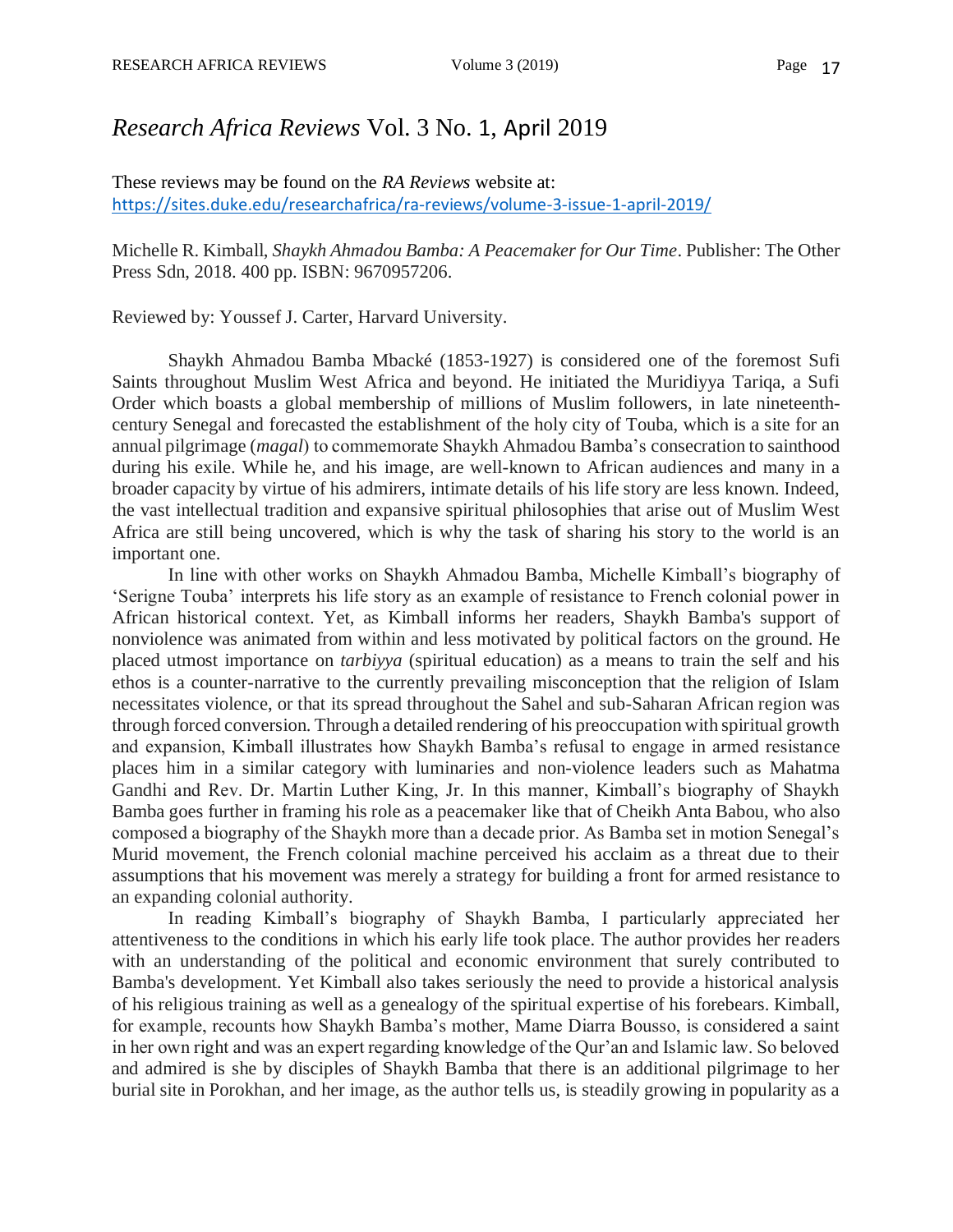signpost for blessings (*baraka*). Further, pilgrims who visit Mame Diarra do so with the belief that pointing their supplications in her direction results in more immediate effects, more so than her saintly son. Additionally, Bamba's father, Momar Anta Sali, was a jurist and educator who was initiated into the Qadiri Sufi Order. With both parents fully immersed in the realm of *tassawuf*, the Islamic science of spiritual expansion, Shaykh Ahmadou Bamba was reared in a tradition of pious devotion.

In this regard, Kimball's writing about Shaykh Bamba is not like the celebratory monographs of old that were founded upon constructions of great men who were self-made. It becomes clear that the author wants her readers to consider how Shaykh Bamba carried forward a tradition of piety and reflection that he inherited from his family in an environment of deep knowledge, interpreting an Islamic corpus of higher ethical truth as one that forbade the shedding of blood. A growing colonial intrusion by the French that resulted in the rupture of native sovereignty by itself would have certainly called for armed resistance on the part of Muslims to protect their lands and property. However, Shaykh Ahmadou Bamba seemingly had a vision of resistance that operated inwardly. Insofar as the French did not explicitly inhibit the free practice of Islam, his people could be free to concern themselves with the more important task of perfecting their souls. This is not merely a story of the choice to freely give up the material world in order to gain the otherworldly. Shaykh Ahmadou Bamba's stance of nonviolence in the face of colonization represents a calculation and a process of decision-making in which certain practicalities regarding the lack of adequate means with which to initiate an armed revolution were also considered. More importantly, however, Bamba's inclination toward peace is tied to his revolution of a different kind—one comprised of sublime patience and fortitude in the wake of tribulation and the recognition that power is not in the body, but rather emanates from the soul, after it is bestowed from above. Michelle Kimball invites us to reconsider how we define revolution. In telling Shaykh Bamba's story, she invites us to reflect on the question of where freedom begins. And where world peace begins. We might therefore reflect on the following: "...Indeed, Allah will not change the condition of a people until they change what is in themselves" (Qur'an 13: 11).

While I do not have substantial critiques to share regarding Kimball's work, I will admit that reading her text left me with a desire for a more detailed view of her sources. It seems that her approach placed an emphasis on sharing the sources through her bibliography, save for the several endnotes at the conclusion of each chapter. There were some salient block quotes and poetic explications to which I would personally prefer to have direct access. Kimball explains in her preface that she draws from colonial archives, reprints of Shaykh Bamba's writings, and that she consults Cheikh Anta Babou's biography of Shaykh Bamba, which is entitled "Fighting the Greater Jihad" (2007). However, it is unclear exactly where Kimball has attained quite intimate details of Bamba's life at a number of points in her text, but this would be less opaque with more attention to citations. Considering the dearth of sources on Shaykh Ahmadou Bamba in English, the author might consider walking her readers through a literature review in future editions that more fully explains how this text draws from non-English sources and provides a fuller conception of how those writers perceived Bamba's impact. On the other hand, my sense is that Kimball's biography of Shaykh Ahmadou Bamba is not solely meant for academic consumption. The writing successfully balances rigor with accessibility and results in a text from which a wide array of readers, both novice and seasoned, can gain benefit. The fifteen chapters are brief, and my sense is that this was a conscious choice on the part of the author to provide a manner of reading that is quite digestible.